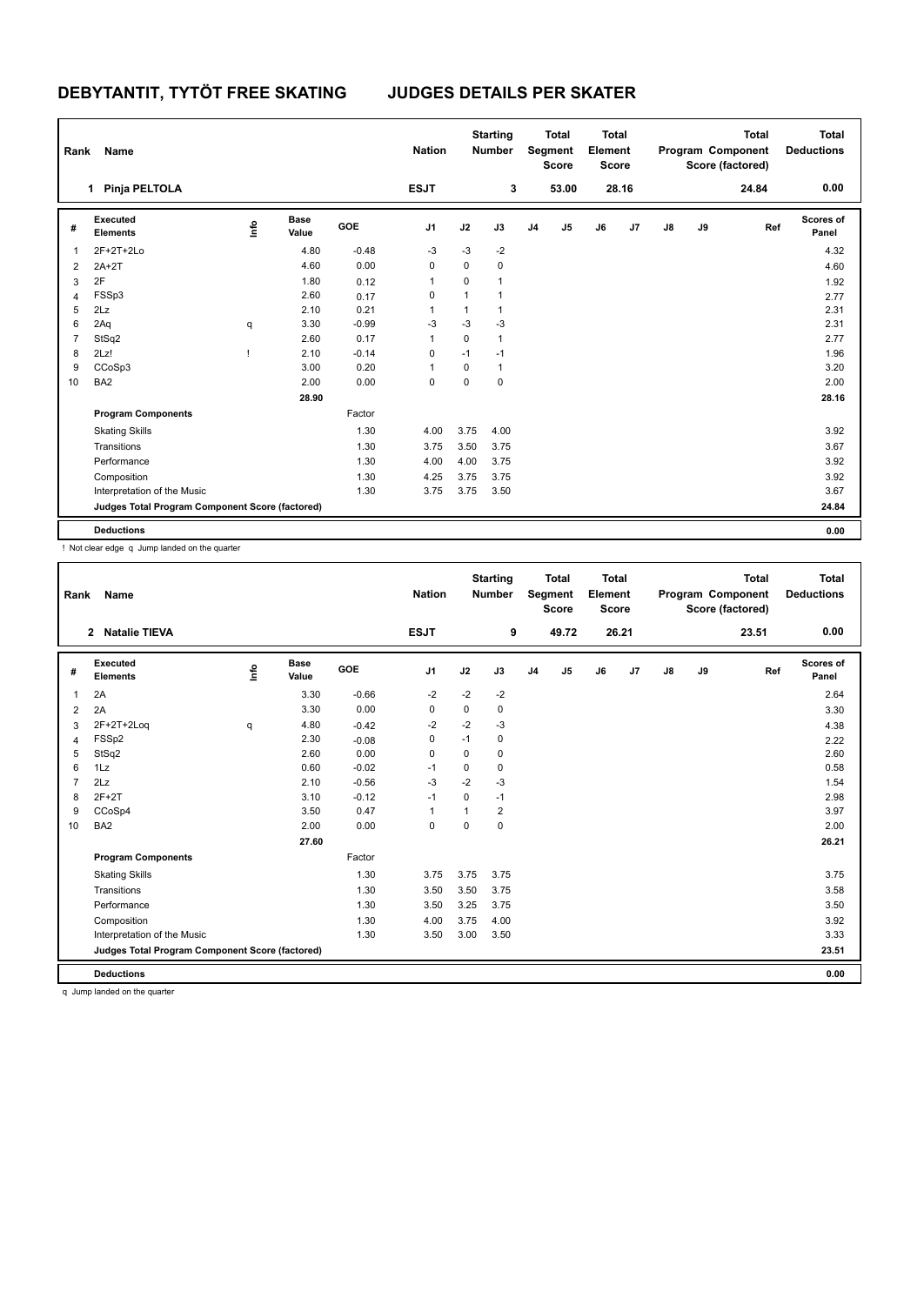| Rank           | Name                                            |                     |                      |         | <b>Nation</b>  |      | <b>Starting</b><br><b>Number</b> |                | <b>Total</b><br>Segment<br><b>Score</b> | <b>Total</b><br>Element<br><b>Score</b> |       |    |    | <b>Total</b><br>Program Component<br>Score (factored) | <b>Total</b><br><b>Deductions</b> |
|----------------|-------------------------------------------------|---------------------|----------------------|---------|----------------|------|----------------------------------|----------------|-----------------------------------------|-----------------------------------------|-------|----|----|-------------------------------------------------------|-----------------------------------|
|                | <b>Mai TARVAINEN</b><br>3                       |                     |                      |         | <b>ESJT</b>    |      | 4                                |                | 47.66                                   |                                         | 22.82 |    |    | 25.34                                                 | $-0.50$                           |
| #              | Executed<br><b>Elements</b>                     | ١mfo                | <b>Base</b><br>Value | GOE     | J <sub>1</sub> | J2   | J3                               | J <sub>4</sub> | J <sub>5</sub>                          | J6                                      | J7    | J8 | J9 | Ref                                                   | <b>Scores of</b><br>Panel         |
| $\overline{1}$ | 2A<                                             | $\hat{\phantom{a}}$ | 2.64                 | $-0.53$ | $-2$           | $-2$ | $-2$                             |                |                                         |                                         |       |    |    |                                                       | 2.11                              |
| 2              | 2Lz!+2T+2Lo                                     |                     | 5.10                 | $-0.28$ | $-1$           | $-1$ | $-2$                             |                |                                         |                                         |       |    |    |                                                       | 4.82                              |
| 3              | 2A<<                                            | <<                  | 1.10                 | $-0.55$ | $-5$           | $-5$ | -5                               |                |                                         |                                         |       |    |    |                                                       | 0.55                              |
| $\overline{4}$ | FSSp4                                           |                     | 3.00                 | $-0.10$ | $-1$           | 0    | 0                                |                |                                         |                                         |       |    |    |                                                       | 2.90                              |
| 5              | $2F+2T$                                         |                     | 3.10                 | $-0.06$ | 0              | 0    | $-1$                             |                |                                         |                                         |       |    |    |                                                       | 3.04                              |
| 6              | 2Lze                                            | e                   | 1.68                 | $-0.39$ | $-2$           | $-2$ | $-3$                             |                |                                         |                                         |       |    |    |                                                       | 1.29                              |
| $\overline{7}$ | StSq2                                           |                     | 2.60                 | 0.09    | $\Omega$       | 0    | $\mathbf{1}$                     |                |                                         |                                         |       |    |    |                                                       | 2.69                              |
| 8              | 2F                                              |                     | 1.80                 | 0.00    | 0              | 0    | 0                                |                |                                         |                                         |       |    |    |                                                       | 1.80                              |
| 9              | CCoSp4                                          |                     | 3.50                 | 0.12    | 0              | 0    | $\mathbf{1}$                     |                |                                         |                                         |       |    |    |                                                       | 3.62                              |
|                |                                                 |                     | 24.52                |         |                |      |                                  |                |                                         |                                         |       |    |    |                                                       | 22.82                             |
|                | <b>Program Components</b>                       |                     |                      | Factor  |                |      |                                  |                |                                         |                                         |       |    |    |                                                       |                                   |
|                | <b>Skating Skills</b>                           |                     |                      | 1.30    | 3.50           | 3.75 | 4.25                             |                |                                         |                                         |       |    |    |                                                       | 3.83                              |
|                | Transitions                                     |                     |                      | 1.30    | 3.50           | 4.00 | 4.00                             |                |                                         |                                         |       |    |    |                                                       | 3.83                              |
|                | Performance                                     |                     |                      | 1.30    | 3.75           | 4.25 | 3.50                             |                |                                         |                                         |       |    |    |                                                       | 3.83                              |
|                | Composition                                     |                     |                      | 1.30    | 4.00           | 4.00 | 4.25                             |                |                                         |                                         |       |    |    |                                                       | 4.08                              |
|                | Interpretation of the Music                     |                     |                      | 1.30    | 3.75           | 4.00 | 4.00                             |                |                                         |                                         |       |    |    |                                                       | 3.92                              |
|                | Judges Total Program Component Score (factored) |                     |                      |         |                |      |                                  |                |                                         |                                         |       |    |    |                                                       | 25.34                             |
|                | <b>Deductions</b>                               |                     | Falls:               | $-0.50$ |                |      |                                  |                |                                         |                                         |       |    |    |                                                       | $-0.50$                           |

< Under-rotated jump << Downgraded jump e Wrong edge ! Not clear edge

| Rank | Name                                            |                     |                      |         | <b>Nation</b>  |             | <b>Starting</b><br><b>Number</b> |                | <b>Total</b><br>Segment<br><b>Score</b> | <b>Total</b><br>Element<br><b>Score</b> |       |    |    | <b>Total</b><br>Program Component<br>Score (factored) | <b>Total</b><br><b>Deductions</b> |
|------|-------------------------------------------------|---------------------|----------------------|---------|----------------|-------------|----------------------------------|----------------|-----------------------------------------|-----------------------------------------|-------|----|----|-------------------------------------------------------|-----------------------------------|
|      | 4 Ines SALMINEN                                 |                     |                      |         | <b>HTK</b>     |             | 1                                |                | 47.17                                   |                                         | 23.23 |    |    | 23.94                                                 | 0.00                              |
| #    | Executed<br><b>Elements</b>                     | Linfo               | <b>Base</b><br>Value | GOE     | J <sub>1</sub> | J2          | J3                               | J <sub>4</sub> | J5                                      | J6                                      | J7    | J8 | J9 | Ref                                                   | <b>Scores of</b><br>Panel         |
| 1    | 2A                                              |                     | 3.30                 | $-1.10$ | $-4$           | $-3$        | $-3$                             |                |                                         |                                         |       |    |    |                                                       | 2.20                              |
| 2    | $2Lz+2T$                                        |                     | 3.40                 | $-0.07$ | -1             | 0           | 0                                |                |                                         |                                         |       |    |    |                                                       | 3.33                              |
| 3    | 2A<                                             | $\hat{\phantom{a}}$ | 2.64                 | $-0.62$ | -2             | $-2$        | $-3$                             |                |                                         |                                         |       |    |    |                                                       | 2.02                              |
| 4    | FSSp2                                           |                     | 2.30                 | $-0.08$ | $\mathbf 0$    | $\mathbf 0$ | $-1$                             |                |                                         |                                         |       |    |    |                                                       | 2.22                              |
| 5    | 2F+1Eu+2S                                       |                     | 3.60                 | $-0.48$ | $-3$           | $-2$        | $-3$                             |                |                                         |                                         |       |    |    |                                                       | 3.12                              |
| 6    | 2Lz                                             |                     | 2.10                 | 0.14    | $\mathbf{1}$   | $\mathbf 0$ | $\mathbf{1}$                     |                |                                         |                                         |       |    |    |                                                       | 2.24                              |
| 7    | 2F                                              |                     | 1.80                 | 0.00    | $\mathbf 0$    | $\Omega$    | 0                                |                |                                         |                                         |       |    |    |                                                       | 1.80                              |
| 8    | StSq2                                           |                     | 2.60                 | 0.00    | $\Omega$       | $\Omega$    | 0                                |                |                                         |                                         |       |    |    |                                                       | 2.60                              |
| 9    | CCoSp3                                          |                     | 3.00                 | $-0.30$ | $\mathbf 0$    | $-1$        | $-2$                             |                |                                         |                                         |       |    |    |                                                       | 2.70                              |
| 10   | BA1                                             |                     | 1.00                 | 0.00    | $\pmb{0}$      | $\mathbf 0$ | 0                                |                |                                         |                                         |       |    |    |                                                       | 1.00                              |
|      |                                                 |                     | 25.74                |         |                |             |                                  |                |                                         |                                         |       |    |    |                                                       | 23.23                             |
|      | <b>Program Components</b>                       |                     |                      | Factor  |                |             |                                  |                |                                         |                                         |       |    |    |                                                       |                                   |
|      | <b>Skating Skills</b>                           |                     |                      | 1.30    | 4.00           | 3.75        | 3.75                             |                |                                         |                                         |       |    |    |                                                       | 3.83                              |
|      | Transitions                                     |                     |                      | 1.30    | 3.75           | 3.75        | 3.75                             |                |                                         |                                         |       |    |    |                                                       | 3.75                              |
|      | Performance                                     |                     |                      | 1.30    | 3.75           | 3.50        | 3.25                             |                |                                         |                                         |       |    |    |                                                       | 3.50                              |
|      | Composition                                     |                     |                      | 1.30    | 4.25           | 3.75        | 3.50                             |                |                                         |                                         |       |    |    |                                                       | 3.83                              |
|      | Interpretation of the Music                     |                     |                      | 1.30    | 3.50           | 3.75        | 3.25                             |                |                                         |                                         |       |    |    |                                                       | 3.50                              |
|      | Judges Total Program Component Score (factored) |                     |                      |         |                |             |                                  |                |                                         |                                         |       |    |    |                                                       | 23.94                             |
|      | <b>Deductions</b>                               |                     |                      |         |                |             |                                  |                |                                         |                                         |       |    |    |                                                       | 0.00                              |
|      |                                                 |                     |                      |         |                |             |                                  |                |                                         |                                         |       |    |    |                                                       |                                   |

< Under-rotated jump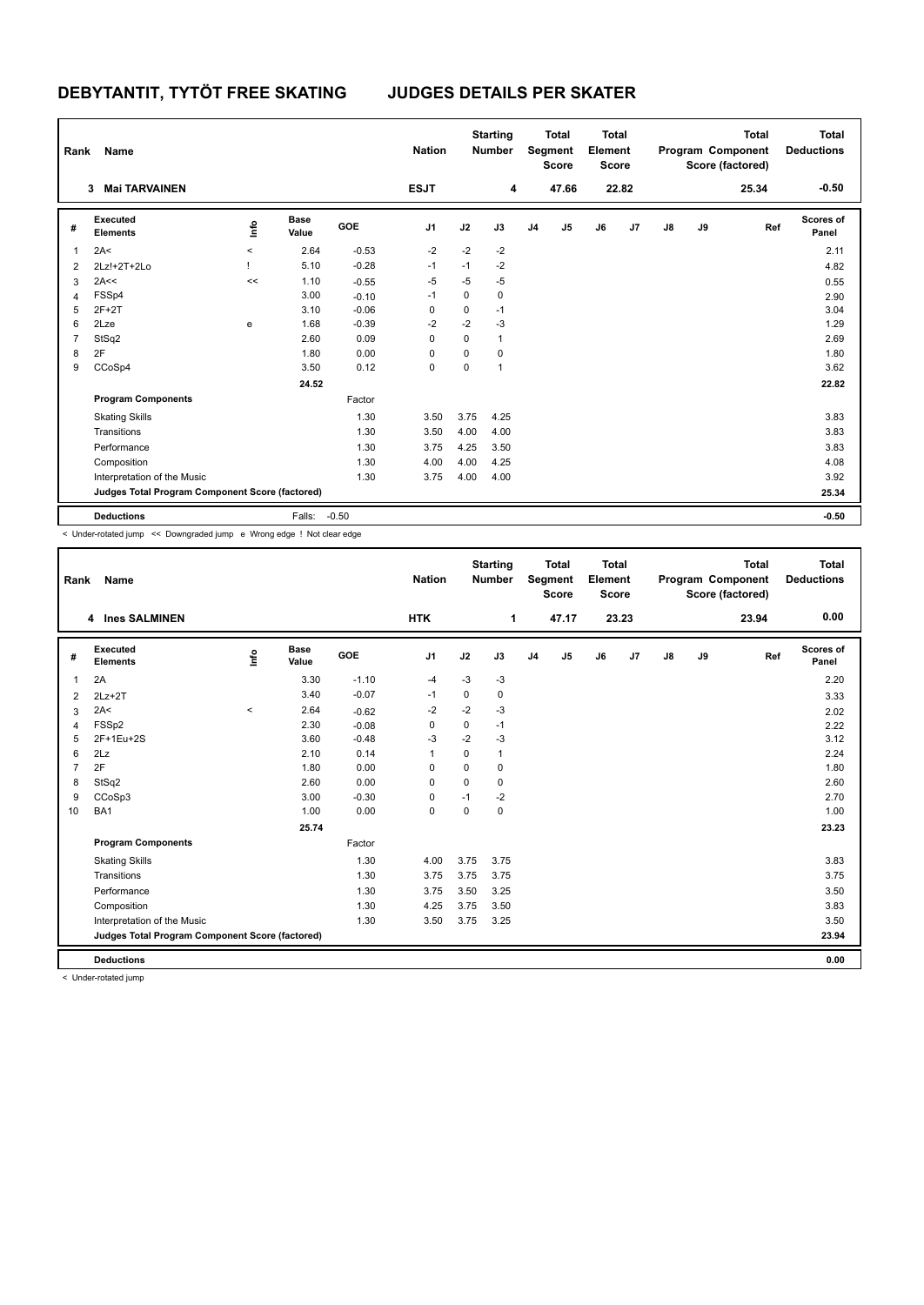| Rank           | Name                                            |    |                      |            | <b>Nation</b>  |             | <b>Starting</b><br><b>Number</b> |                | <b>Total</b><br>Segment<br><b>Score</b> | Total<br>Element<br><b>Score</b> |       |    |    | <b>Total</b><br>Program Component<br>Score (factored) | <b>Total</b><br><b>Deductions</b> |
|----------------|-------------------------------------------------|----|----------------------|------------|----------------|-------------|----------------------------------|----------------|-----------------------------------------|----------------------------------|-------|----|----|-------------------------------------------------------|-----------------------------------|
|                | 5 Nessa HULKKONEN                               |    |                      |            | HL             |             | 10                               |                | 46.11                                   |                                  | 23.09 |    |    | 23.52                                                 | $-0.50$                           |
| #              | Executed<br><b>Elements</b>                     | ١m | <b>Base</b><br>Value | <b>GOE</b> | J <sub>1</sub> | J2          | J3                               | J <sub>4</sub> | J5                                      | J6                               | J7    | J8 | J9 | Ref                                                   | <b>Scores of</b><br>Panel         |
| 1              | 2Lz!+2T+2Lo                                     |    | 5.10                 | $-1.05$    | $-5$           | $-5$        | $-5$                             |                |                                         |                                  |       |    |    |                                                       | 4.05                              |
| 2              | $2F+2Lo$                                        |    | 3.50                 | 0.00       | 0              | $\mathbf 0$ | $\mathbf 0$                      |                |                                         |                                  |       |    |    |                                                       | 3.50                              |
| 3              | StSq2                                           |    | 2.60                 | 0.09       | 0              | 0           | $\overline{1}$                   |                |                                         |                                  |       |    |    |                                                       | 2.69                              |
| 4              | 1A                                              |    | 1.10                 | 0.00       | 0              | $\mathbf 0$ | $\mathbf 0$                      |                |                                         |                                  |       |    |    |                                                       | 1.10                              |
| 5              | FCSSp3                                          |    | 2.60                 | 0.00       | 0              | $\mathbf 0$ | $\mathbf 0$                      |                |                                         |                                  |       |    |    |                                                       | 2.60                              |
| 6              | 2S                                              |    | 1.30                 | 0.04       | $\Omega$       | $\mathbf 0$ | 1                                |                |                                         |                                  |       |    |    |                                                       | 1.34                              |
| $\overline{7}$ | 2Lz                                             |    | 2.10                 | 0.00       | $\Omega$       | $\mathbf 0$ | 0                                |                |                                         |                                  |       |    |    |                                                       | 2.10                              |
| 8              | 2F                                              |    | 1.80                 | $-0.06$    | 0              | $\mathbf 0$ | $-1$                             |                |                                         |                                  |       |    |    |                                                       | 1.74                              |
| 9              | CCoSp4                                          |    | 3.50                 | 0.47       | 1              | 1           | $\overline{2}$                   |                |                                         |                                  |       |    |    |                                                       | 3.97                              |
|                |                                                 |    | 23.60                |            |                |             |                                  |                |                                         |                                  |       |    |    |                                                       | 23.09                             |
|                | <b>Program Components</b>                       |    |                      | Factor     |                |             |                                  |                |                                         |                                  |       |    |    |                                                       |                                   |
|                | <b>Skating Skills</b>                           |    |                      | 1.30       | 3.50           | 3.50        | 3.50                             |                |                                         |                                  |       |    |    |                                                       | 3.50                              |
|                | Transitions                                     |    |                      | 1.30       | 3.25           | 3.75        | 3.50                             |                |                                         |                                  |       |    |    |                                                       | 3.50                              |
|                | Performance                                     |    |                      | 1.30       | 3.75           | 3.75        | 3.50                             |                |                                         |                                  |       |    |    |                                                       | 3.67                              |
|                | Composition                                     |    |                      | 1.30       | 3.75           | 3.75        | 3.75                             |                |                                         |                                  |       |    |    |                                                       | 3.75                              |
|                | Interpretation of the Music                     |    |                      | 1.30       | 3.75           | 3.50        | 3.75                             |                |                                         |                                  |       |    |    |                                                       | 3.67                              |
|                | Judges Total Program Component Score (factored) |    |                      |            |                |             |                                  |                |                                         |                                  |       |    |    |                                                       | 23.52                             |
|                | <b>Deductions</b>                               |    | Falls:               | $-0.50$    |                |             |                                  |                |                                         |                                  |       |    |    |                                                       | $-0.50$                           |

! Not clear edge

| Rank | Name                                            |       |                      |         | <b>Nation</b>  |             | <b>Starting</b><br><b>Number</b> |                | <b>Total</b><br>Segment<br><b>Score</b> | <b>Total</b><br>Element<br><b>Score</b> |                |    |    | <b>Total</b><br>Program Component<br>Score (factored) | <b>Total</b><br><b>Deductions</b> |
|------|-------------------------------------------------|-------|----------------------|---------|----------------|-------------|----------------------------------|----------------|-----------------------------------------|-----------------------------------------|----------------|----|----|-------------------------------------------------------|-----------------------------------|
|      | <b>Annabel PARTINEN</b><br>6                    |       |                      |         | <b>ETK</b>     |             | 5                                |                | 45.26                                   |                                         | 21.21          |    |    | 24.05                                                 | 0.00                              |
| #    | Executed<br><b>Elements</b>                     | Linfo | <b>Base</b><br>Value | GOE     | J <sub>1</sub> | J2          | J3                               | J <sub>4</sub> | J <sub>5</sub>                          | J6                                      | J <sub>7</sub> | J8 | J9 | Ref                                                   | Scores of<br>Panel                |
| 1    | 1A                                              |       | 1.10                 | 0.00    | $\mathbf 0$    | $\mathbf 0$ | $\pmb{0}$                        |                |                                         |                                         |                |    |    |                                                       | 1.10                              |
| 2    | 2F+2T+2Lo                                       |       | 4.80                 | $-0.30$ | $-2$           | $-1$        | $-2$                             |                |                                         |                                         |                |    |    |                                                       | 4.50                              |
| 3    | 2Lz!                                            |       | 2.10                 | $-0.21$ | $-1$           | $-1$        | $-1$                             |                |                                         |                                         |                |    |    |                                                       | 1.89                              |
| 4    | $2S+2T$                                         |       | 2.60                 | $-0.13$ | $-1$           | $\mathbf 0$ | $-2$                             |                |                                         |                                         |                |    |    |                                                       | 2.47                              |
| 5    | FSSp2                                           |       | 2.30                 | $-0.15$ | 0              | 0           | $-2$                             |                |                                         |                                         |                |    |    |                                                       | 2.15                              |
| 6    | 2F                                              |       | 1.80                 | 0.00    | $\Omega$       | $\Omega$    | $\mathbf 0$                      |                |                                         |                                         |                |    |    |                                                       | 1.80                              |
| 7    | 2Lo                                             |       | 1.70                 | 0.00    | $\mathbf 0$    | $\Omega$    | $\mathbf 0$                      |                |                                         |                                         |                |    |    |                                                       | 1.70                              |
| 8    | StSq2                                           |       | 2.60                 | 0.00    | 0              | $\mathbf 0$ | 0                                |                |                                         |                                         |                |    |    |                                                       | 2.60                              |
| 9    | CCoSp3                                          |       | 3.00                 | 0.00    | $\mathbf 0$    | $\Omega$    | $\mathbf 0$                      |                |                                         |                                         |                |    |    |                                                       | 3.00                              |
|      |                                                 |       | 22.00                |         |                |             |                                  |                |                                         |                                         |                |    |    |                                                       | 21.21                             |
|      | <b>Program Components</b>                       |       |                      | Factor  |                |             |                                  |                |                                         |                                         |                |    |    |                                                       |                                   |
|      | <b>Skating Skills</b>                           |       |                      | 1.30    | 4.00           | 3.75        | 3.50                             |                |                                         |                                         |                |    |    |                                                       | 3.75                              |
|      | Transitions                                     |       |                      | 1.30    | 3.75           | 3.50        | 3.75                             |                |                                         |                                         |                |    |    |                                                       | 3.67                              |
|      | Performance                                     |       |                      | 1.30    | 3.75           | 3.50        | 3.50                             |                |                                         |                                         |                |    |    |                                                       | 3.58                              |
|      | Composition                                     |       |                      | 1.30    | 4.00           | 4.00        | 3.75                             |                |                                         |                                         |                |    |    |                                                       | 3.92                              |
|      | Interpretation of the Music                     |       |                      | 1.30    | 3.50           | 3.75        | 3.50                             |                |                                         |                                         |                |    |    |                                                       | 3.58                              |
|      | Judges Total Program Component Score (factored) |       |                      |         |                |             |                                  |                |                                         |                                         |                |    |    |                                                       | 24.05                             |
|      | <b>Deductions</b>                               |       |                      |         |                |             |                                  |                |                                         |                                         |                |    |    |                                                       | 0.00                              |

! Not clear edge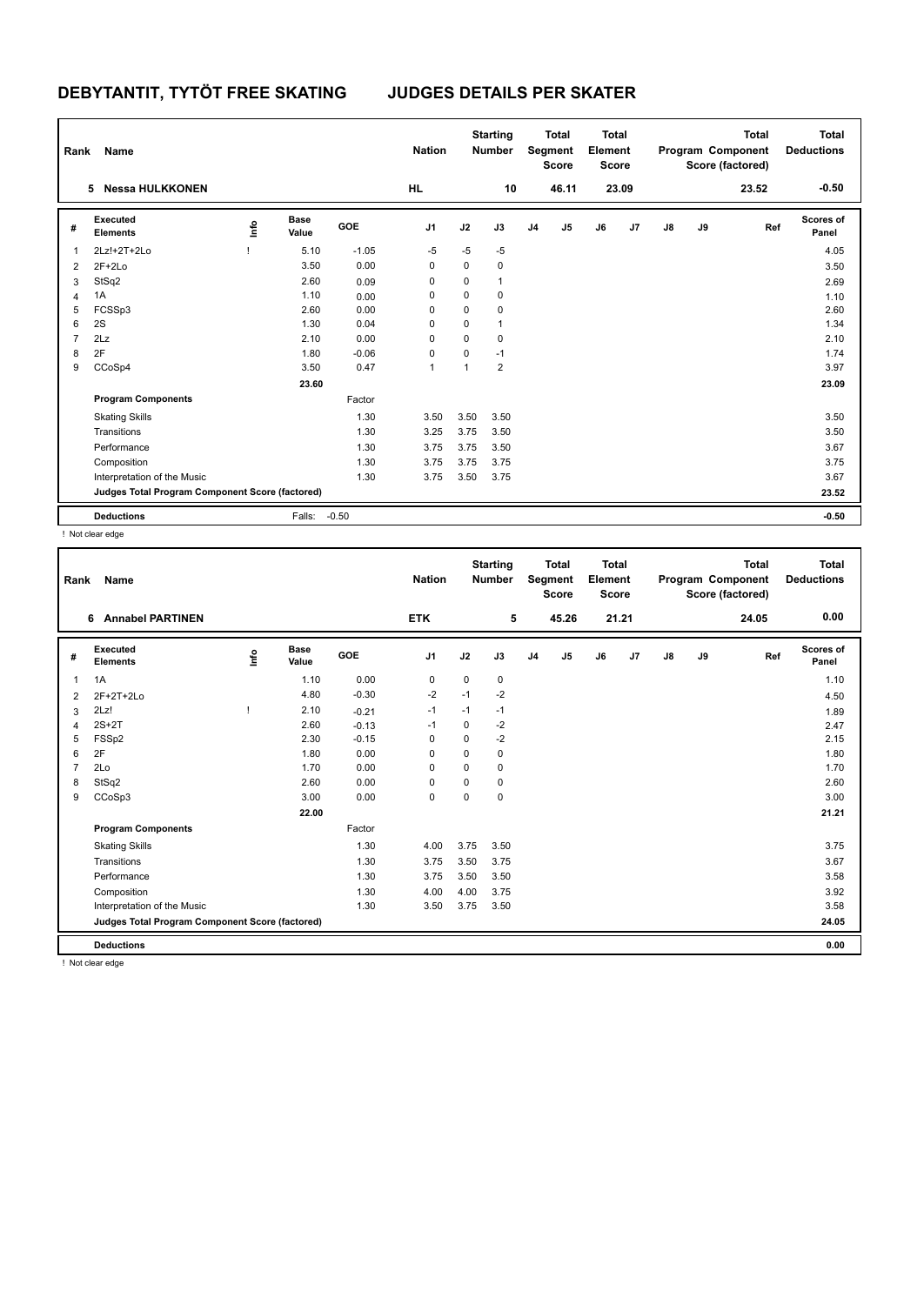| Rank           | Name                                            |                     |                      |         | <b>Nation</b>  |                | <b>Starting</b><br><b>Number</b> |                | <b>Total</b><br>Segment<br><b>Score</b> | <b>Total</b><br>Element<br><b>Score</b> |       |               |    | <b>Total</b><br>Program Component<br>Score (factored) | <b>Total</b><br><b>Deductions</b> |
|----------------|-------------------------------------------------|---------------------|----------------------|---------|----------------|----------------|----------------------------------|----------------|-----------------------------------------|-----------------------------------------|-------|---------------|----|-------------------------------------------------------|-----------------------------------|
|                | Nella HEIKKINEN<br>7                            |                     |                      |         | <b>ETK</b>     |                | $\overline{2}$                   |                | 45.09                                   |                                         | 20.84 |               |    | 25.25                                                 | $-1.00$                           |
| #              | Executed<br><b>Elements</b>                     | ١mfo                | <b>Base</b><br>Value | GOE     | J <sub>1</sub> | J2             | J3                               | J <sub>4</sub> | J <sub>5</sub>                          | J6                                      | J7    | $\mathsf{J}8$ | J9 | Ref                                                   | <b>Scores of</b><br>Panel         |
| 1              | 2A<                                             | $\hat{\phantom{a}}$ | 2.64                 | $-1.32$ | $-5$           | $-5$           | -5                               |                |                                         |                                         |       |               |    |                                                       | 1.32                              |
| $\overline{2}$ | 2F+2T+2Lo<                                      | $\prec$             | 4.46                 | $-0.36$ | $-2$           | $-2$           | $-2$                             |                |                                         |                                         |       |               |    |                                                       | 4.10                              |
| 3              | 2Lz                                             |                     | 2.10                 | 0.07    | 0              | 0              | $\mathbf{1}$                     |                |                                         |                                         |       |               |    |                                                       | 2.17                              |
| 4              | 2A<                                             | $\,<$               | 2.64                 | $-1.32$ | $-5$           | $-5$           | $-5$                             |                |                                         |                                         |       |               |    |                                                       | 1.32                              |
| 5              | $2Lz+2T$                                        |                     | 3.40                 | 0.07    | 0              | 0              | $\mathbf{1}$                     |                |                                         |                                         |       |               |    |                                                       | 3.47                              |
| 6              | FSSp2                                           |                     | 2.30                 | $-0.15$ | $-1$           | 0              | $-1$                             |                |                                         |                                         |       |               |    |                                                       | 2.15                              |
| $\overline{7}$ | 2Lo<<                                           | <<                  | 0.50                 | $-0.25$ | $-5$           | $-5$           | $-5$                             |                |                                         |                                         |       |               |    |                                                       | 0.25                              |
| 8              | StSq1                                           |                     | 1.80                 | 0.06    | 0              | 0              | $\mathbf{1}$                     |                |                                         |                                         |       |               |    |                                                       | 1.86                              |
| 9              | CCoSp4                                          |                     | 3.50                 | 0.70    | $\overline{2}$ | $\overline{2}$ | $\overline{2}$                   |                |                                         |                                         |       |               |    |                                                       | 4.20                              |
|                |                                                 |                     | 23.34                |         |                |                |                                  |                |                                         |                                         |       |               |    |                                                       | 20.84                             |
|                | <b>Program Components</b>                       |                     |                      | Factor  |                |                |                                  |                |                                         |                                         |       |               |    |                                                       |                                   |
|                | <b>Skating Skills</b>                           |                     |                      | 1.30    | 4.00           | 4.25           | 3.75                             |                |                                         |                                         |       |               |    |                                                       | 4.00                              |
|                | Transitions                                     |                     |                      | 1.30    | 3.75           | 4.00           | 4.00                             |                |                                         |                                         |       |               |    |                                                       | 3.92                              |
|                | Performance                                     |                     |                      | 1.30    | 4.00           | 3.75           | 3.50                             |                |                                         |                                         |       |               |    |                                                       | 3.75                              |
|                | Composition                                     |                     |                      | 1.30    | 4.25           | 4.00           | 4.00                             |                |                                         |                                         |       |               |    |                                                       | 4.08                              |
|                | Interpretation of the Music                     |                     |                      | 1.30    | 3.75           | 3.50           | 3.75                             |                |                                         |                                         |       |               |    |                                                       | 3.67                              |
|                | Judges Total Program Component Score (factored) |                     |                      |         |                |                |                                  |                |                                         |                                         |       |               |    |                                                       | 25.25                             |
|                | <b>Deductions</b>                               |                     | Falls: -1.00         |         |                |                |                                  |                |                                         |                                         |       |               |    |                                                       | $-1.00$                           |

< Under-rotated jump << Downgraded jump

| Rank | Name                                            |                     |                      |         | <b>Nation</b>  |             | <b>Starting</b><br><b>Number</b> |                | <b>Total</b><br>Segment<br><b>Score</b> | <b>Total</b><br>Element<br><b>Score</b> |       |    |    | <b>Total</b><br>Program Component<br>Score (factored) | <b>Total</b><br><b>Deductions</b> |
|------|-------------------------------------------------|---------------------|----------------------|---------|----------------|-------------|----------------------------------|----------------|-----------------------------------------|-----------------------------------------|-------|----|----|-------------------------------------------------------|-----------------------------------|
|      | 8<br><b>Aino UOSUKAINEN</b>                     |                     |                      |         | <b>VTL</b>     |             | 12                               |                | 44.14                                   |                                         | 19.97 |    |    | 24.17                                                 | 0.00                              |
| #    | Executed<br><b>Elements</b>                     | Linfo               | <b>Base</b><br>Value | GOE     | J <sub>1</sub> | J2          | J3                               | J <sub>4</sub> | J5                                      | J6                                      | J7    | J8 | J9 | Ref                                                   | <b>Scores of</b><br>Panel         |
| 1    | 2Lo                                             |                     | 1.70                 | 0.00    | 0              | 0           | 0                                |                |                                         |                                         |       |    |    |                                                       | 1.70                              |
| 2    | 2Lz<                                            | $\hat{\phantom{a}}$ | 1.68                 | $-0.45$ | $-2$           | $-2$        | $-4$                             |                |                                         |                                         |       |    |    |                                                       | 1.23                              |
| 3    | 1A                                              |                     | 1.10                 | $-0.18$ | $-1$           | $-2$        | $-2$                             |                |                                         |                                         |       |    |    |                                                       | 0.92                              |
| 4    | StSq2                                           |                     | 2.60                 | $-0.09$ | 0              | $\mathbf 0$ | $-1$                             |                |                                         |                                         |       |    |    |                                                       | 2.51                              |
| 5    | $2F+2T+2T$                                      |                     | 4.40                 | $-0.06$ | 0              | 0           | $-1$                             |                |                                         |                                         |       |    |    |                                                       | 4.34                              |
| 6    | FSSp1                                           |                     | 2.00                 | $-0.33$ | $-2$           | $-2$        | $-1$                             |                |                                         |                                         |       |    |    |                                                       | 1.67                              |
| 7    | 2Lz                                             |                     | 2.10                 | $-0.21$ | $-1$           | $\mathbf 0$ | $-2$                             |                |                                         |                                         |       |    |    |                                                       | 1.89                              |
| 8    | $2Fq+2Lo<$                                      | $\hat{\phantom{a}}$ | 3.16                 | $-0.72$ | $-4$           | $-4$        | -4                               |                |                                         |                                         |       |    |    |                                                       | 2.44                              |
| 9    | CCoSp4                                          |                     | 3.50                 | $-0.23$ | $-1$           | 0           | $-1$                             |                |                                         |                                         |       |    |    |                                                       | 3.27                              |
|      |                                                 |                     | 22.24                |         |                |             |                                  |                |                                         |                                         |       |    |    |                                                       | 19.97                             |
|      | <b>Program Components</b>                       |                     |                      | Factor  |                |             |                                  |                |                                         |                                         |       |    |    |                                                       |                                   |
|      | <b>Skating Skills</b>                           |                     |                      | 1.30    | 4.00           | 4.25        | 3.75                             |                |                                         |                                         |       |    |    |                                                       | 4.00                              |
|      | Transitions                                     |                     |                      | 1.30    | 3.50           | 3.75        | 3.25                             |                |                                         |                                         |       |    |    |                                                       | 3.50                              |
|      | Performance                                     |                     |                      | 1.30    | 3.75           | 3.50        | 3.75                             |                |                                         |                                         |       |    |    |                                                       | 3.67                              |
|      | Composition                                     |                     |                      | 1.30    | 3.75           | 3.75        | 3.75                             |                |                                         |                                         |       |    |    |                                                       | 3.75                              |
|      | Interpretation of the Music                     |                     |                      | 1.30    | 3.75           | 3.75        | 3.50                             |                |                                         |                                         |       |    |    |                                                       | 3.67                              |
|      | Judges Total Program Component Score (factored) |                     |                      |         |                |             |                                  |                |                                         |                                         |       |    |    |                                                       | 24.17                             |
|      | <b>Deductions</b>                               |                     |                      |         |                |             |                                  |                |                                         |                                         |       |    |    |                                                       | 0.00                              |

< Under-rotated jump q Jump landed on the quarter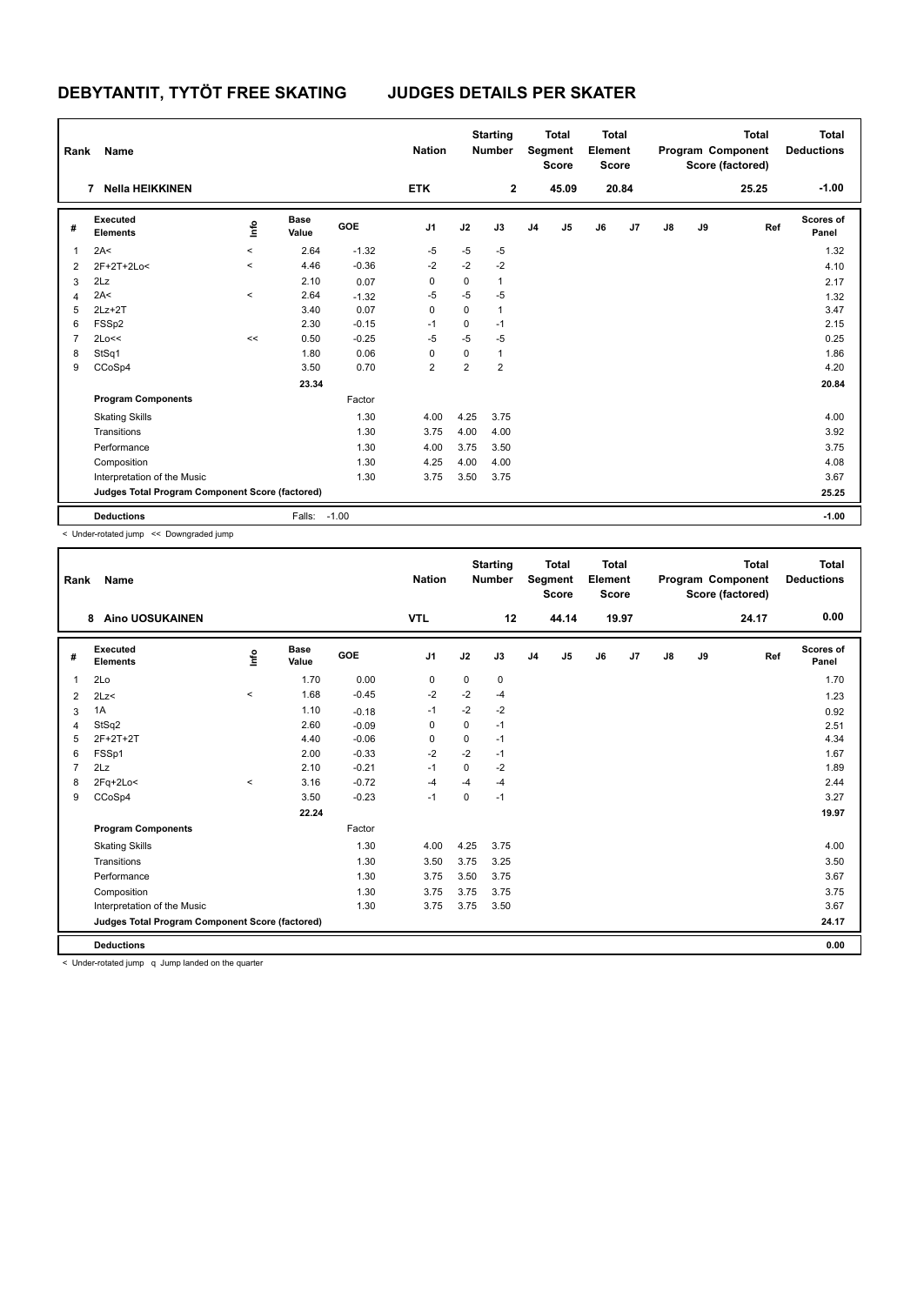| Rank           | Name                                            |      |                      |         | <b>Nation</b>  |             | <b>Starting</b><br><b>Number</b> |                | <b>Total</b><br>Segment<br><b>Score</b> | <b>Total</b><br>Element<br><b>Score</b> |       |               |    | <b>Total</b><br>Program Component<br>Score (factored) | <b>Total</b><br><b>Deductions</b> |
|----------------|-------------------------------------------------|------|----------------------|---------|----------------|-------------|----------------------------------|----------------|-----------------------------------------|-----------------------------------------|-------|---------------|----|-------------------------------------------------------|-----------------------------------|
|                | <b>Fanny GRÖNROOS</b><br>9                      |      |                      |         | <b>ESJT</b>    |             | 11                               |                | 43.14                                   |                                         | 19.41 |               |    | 23.73                                                 | 0.00                              |
| #              | Executed<br><b>Elements</b>                     | lnfo | <b>Base</b><br>Value | GOE     | J <sub>1</sub> | J2          | J3                               | J <sub>4</sub> | J5                                      | J6                                      | J7    | $\mathsf{J}8$ | J9 | Ref                                                   | <b>Scores of</b><br>Panel         |
| 1              | 2Lo                                             |      | 1.70                 | 0.00    | 0              | 0           | $\mathbf 0$                      |                |                                         |                                         |       |               |    |                                                       | 1.70                              |
| 2              | $2Lz!+2Tq$                                      |      | 3.40                 | $-0.70$ | $-4$           | $-3$        | $-3$                             |                |                                         |                                         |       |               |    |                                                       | 2.70                              |
| 3              | 1A                                              |      | 1.10                 | 0.00    | 0              | 0           | 0                                |                |                                         |                                         |       |               |    |                                                       | 1.10                              |
| $\overline{4}$ | CCoSp3                                          |      | 3.00                 | 0.20    | 0              | 1           | 1                                |                |                                         |                                         |       |               |    |                                                       | 3.20                              |
| 5              | StSq2                                           |      | 2.60                 | 0.00    | 0              | 0           | 0                                |                |                                         |                                         |       |               |    |                                                       | 2.60                              |
| 6              | 2F+1Eu+2S                                       |      | 3.60                 | $-0.18$ | $-1$           | $-1$        | $-1$                             |                |                                         |                                         |       |               |    |                                                       | 3.42                              |
| 7              | 2Lze                                            | e    | 1.68                 | $-0.39$ | $-2$           | $-3$        | $-2$                             |                |                                         |                                         |       |               |    |                                                       | 1.29                              |
| 8              | 2F                                              |      | 1.80                 | 0.00    | 0              | $\mathbf 0$ | 0                                |                |                                         |                                         |       |               |    |                                                       | 1.80                              |
| 9              | FSSp1                                           |      | 2.00                 | $-0.40$ | $-1$           | $-3$        | $-2$                             |                |                                         |                                         |       |               |    |                                                       | 1.60                              |
|                |                                                 |      | 20.88                |         |                |             |                                  |                |                                         |                                         |       |               |    |                                                       | 19.41                             |
|                | <b>Program Components</b>                       |      |                      | Factor  |                |             |                                  |                |                                         |                                         |       |               |    |                                                       |                                   |
|                | <b>Skating Skills</b>                           |      |                      | 1.30    | 4.00           | 4.00        | 3.75                             |                |                                         |                                         |       |               |    |                                                       | 3.92                              |
|                | Transitions                                     |      |                      | 1.30    | 3.50           | 3.75        | 3.50                             |                |                                         |                                         |       |               |    |                                                       | 3.58                              |
|                | Performance                                     |      |                      | 1.30    | 3.75           | 3.25        | 3.75                             |                |                                         |                                         |       |               |    |                                                       | 3.58                              |
|                | Composition                                     |      |                      | 1.30    | 3.75           | 3.75        | 3.75                             |                |                                         |                                         |       |               |    |                                                       | 3.75                              |
|                | Interpretation of the Music                     |      |                      | 1.30    | 3.50           | 3.25        | 3.50                             |                |                                         |                                         |       |               |    |                                                       | 3.42                              |
|                | Judges Total Program Component Score (factored) |      |                      |         |                |             |                                  |                |                                         |                                         |       |               |    |                                                       | 23.73                             |
|                | <b>Deductions</b>                               |      |                      |         |                |             |                                  |                |                                         |                                         |       |               |    |                                                       | 0.00                              |

e Wrong edge ! Not clear edge q Jump landed on the quarter

| Rank           | Name                                            |         |                      |         | <b>Nation</b>  |             | <b>Starting</b><br><b>Number</b> |                | <b>Total</b><br>Segment<br><b>Score</b> | <b>Total</b><br>Element<br><b>Score</b> |       |    |    | <b>Total</b><br>Program Component<br>Score (factored) | <b>Total</b><br><b>Deductions</b> |
|----------------|-------------------------------------------------|---------|----------------------|---------|----------------|-------------|----------------------------------|----------------|-----------------------------------------|-----------------------------------------|-------|----|----|-------------------------------------------------------|-----------------------------------|
|                | <b>Vilina TOLONEN</b><br>10                     |         |                      |         | <b>ESJT</b>    |             | 8                                |                | 42.76                                   |                                         | 20.53 |    |    | 22.23                                                 | 0.00                              |
| #              | Executed<br><b>Elements</b>                     | lnfo    | <b>Base</b><br>Value | GOE     | J <sub>1</sub> | J2          | J3                               | J <sub>4</sub> | J <sub>5</sub>                          | J6                                      | J7    | J8 | J9 | Ref                                                   | Scores of<br>Panel                |
| $\mathbf{1}$   | 1A+1Eu+2S                                       |         | 2.90                 | 0.00    | 0              | 0           | $\mathbf 0$                      |                |                                         |                                         |       |    |    |                                                       | 2.90                              |
| 2              | 2Lz                                             |         | 2.10                 | 0.00    | $\mathbf 0$    | 0           | 0                                |                |                                         |                                         |       |    |    |                                                       | 2.10                              |
| 3              | 2Lo                                             |         | 1.70                 | 0.00    | 0              | 0           | 0                                |                |                                         |                                         |       |    |    |                                                       | 1.70                              |
| 4              | FSS <sub>p2</sub>                               |         | 2.30                 | $-0.23$ | $-1$           | $-1$        | $-1$                             |                |                                         |                                         |       |    |    |                                                       | 2.07                              |
| 5              | $2F+2T<$                                        | $\prec$ | 2.84                 | $-0.60$ | $-4$           | $-3$        | $-3$                             |                |                                         |                                         |       |    |    |                                                       | 2.24                              |
| 6              | 2Lz                                             |         | 2.10                 | 0.00    | 0              | $\mathbf 0$ | 0                                |                |                                         |                                         |       |    |    |                                                       | 2.10                              |
| $\overline{7}$ | CCoSp4                                          |         | 3.50                 | $-0.12$ | $\Omega$       | $\Omega$    | $-1$                             |                |                                         |                                         |       |    |    |                                                       | 3.38                              |
| 8              | StSq2                                           |         | 2.60                 | $-0.26$ | $-1$           | $-1$        | $-1$                             |                |                                         |                                         |       |    |    |                                                       | 2.34                              |
| 9              | 2Lo                                             |         | 1.70                 | 0.00    | 0              | 0           | 0                                |                |                                         |                                         |       |    |    |                                                       | 1.70                              |
|                |                                                 |         | 21.74                |         |                |             |                                  |                |                                         |                                         |       |    |    |                                                       | 20.53                             |
|                | <b>Program Components</b>                       |         |                      | Factor  |                |             |                                  |                |                                         |                                         |       |    |    |                                                       |                                   |
|                | <b>Skating Skills</b>                           |         |                      | 1.30    | 3.25           | 3.50        | 3.75                             |                |                                         |                                         |       |    |    |                                                       | 3.50                              |
|                | Transitions                                     |         |                      | 1.30    | 3.25           | 3.25        | 3.25                             |                |                                         |                                         |       |    |    |                                                       | 3.25                              |
|                | Performance                                     |         |                      | 1.30    | 3.25           | 3.50        | 3.50                             |                |                                         |                                         |       |    |    |                                                       | 3.42                              |
|                | Composition                                     |         |                      | 1.30    | 3.75           | 3.50        | 3.75                             |                |                                         |                                         |       |    |    |                                                       | 3.67                              |
|                | Interpretation of the Music                     |         |                      | 1.30    | 3.00           | 3.25        | 3.50                             |                |                                         |                                         |       |    |    |                                                       | 3.25                              |
|                | Judges Total Program Component Score (factored) |         |                      |         |                |             |                                  |                |                                         |                                         |       |    |    |                                                       | 22.23                             |
|                | <b>Deductions</b>                               |         |                      |         |                |             |                                  |                |                                         |                                         |       |    |    |                                                       | 0.00                              |

< Under-rotated jump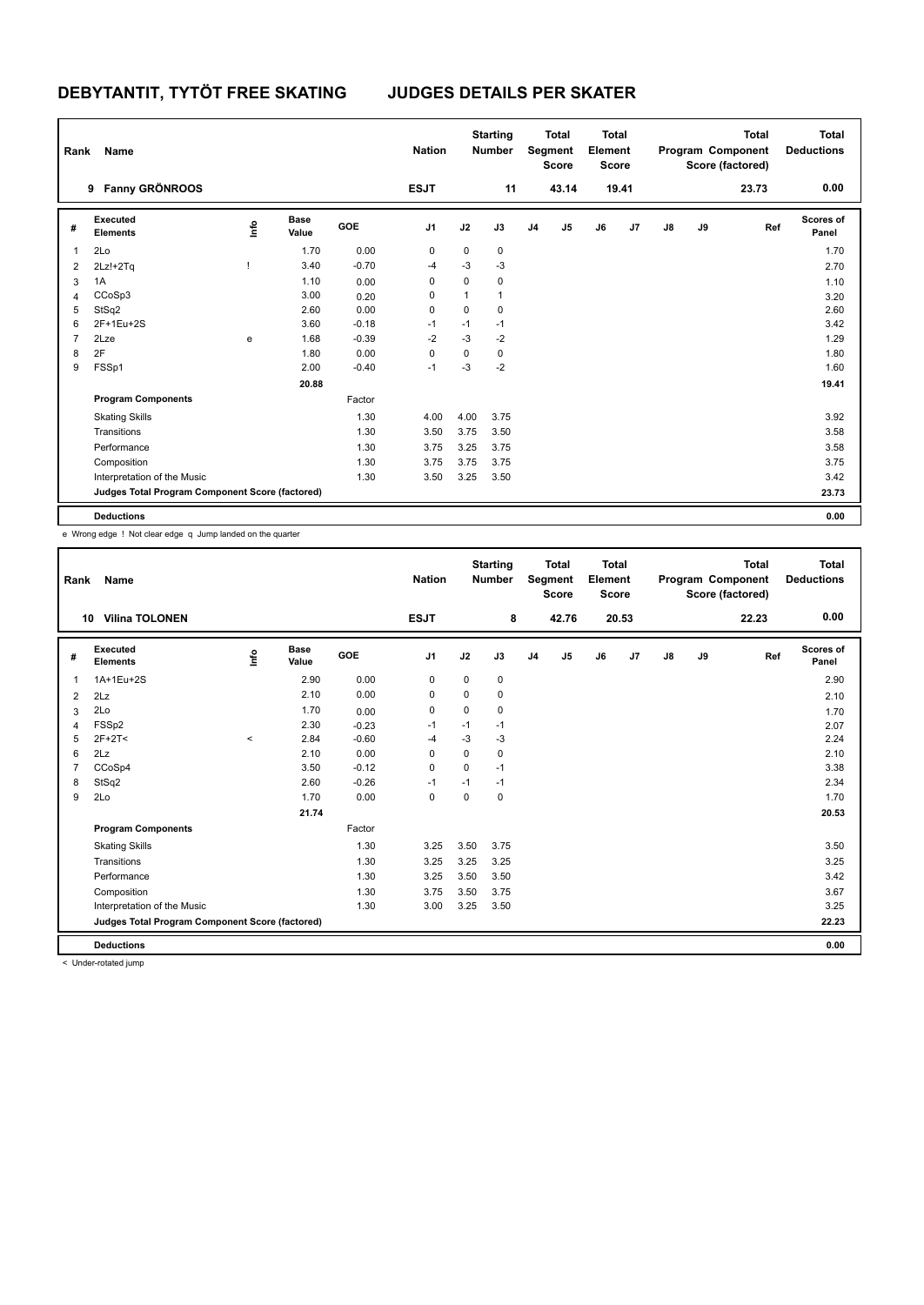| Rank           | Name                                            |          |                      |         | <b>Nation</b>  |      | <b>Starting</b><br><b>Number</b> |                | <b>Total</b><br>Segment<br><b>Score</b> | <b>Total</b><br>Element<br><b>Score</b> |       |               |    | <b>Total</b><br>Program Component<br>Score (factored) | <b>Total</b><br><b>Deductions</b> |
|----------------|-------------------------------------------------|----------|----------------------|---------|----------------|------|----------------------------------|----------------|-----------------------------------------|-----------------------------------------|-------|---------------|----|-------------------------------------------------------|-----------------------------------|
|                | 11 Laura YLÄJÄRVI                               |          |                      |         | <b>HTK</b>     |      | 13                               |                | 42.23                                   |                                         | 20.59 |               |    | 22.64                                                 | $-1.00$                           |
| #              | <b>Executed</b><br><b>Elements</b>              | ١mfo     | <b>Base</b><br>Value | GOE     | J <sub>1</sub> | J2   | J3                               | J <sub>4</sub> | J5                                      | J6                                      | J7    | $\mathsf{J}8$ | J9 | Ref                                                   | <b>Scores of</b><br>Panel         |
| 1              | 2F                                              |          | 1.80                 | 0.00    | 0              | 0    | 0                                |                |                                         |                                         |       |               |    |                                                       | 1.80                              |
| $\overline{2}$ | 2A<                                             | $\hat{}$ | 2.64                 | $-1.32$ | $-5$           | $-5$ | $-5$                             |                |                                         |                                         |       |               |    |                                                       | 1.32                              |
| 3              | 2Lo                                             |          | 1.70                 | $-0.11$ | $-1$           | 0    | $-1$                             |                |                                         |                                         |       |               |    |                                                       | 1.59                              |
| 4              | FSSp3                                           |          | 2.60                 | $-0.09$ | $-1$           | 0    | 0                                |                |                                         |                                         |       |               |    |                                                       | 2.51                              |
| 5              | $2F+2T+2Lo$                                     |          | 4.80                 | $-0.90$ | -5             | $-5$ | $-5$                             |                |                                         |                                         |       |               |    |                                                       | 3.90                              |
| 6              | CCoSp4                                          |          | 3.50                 | 0.23    | 0              | 0    | $\overline{2}$                   |                |                                         |                                         |       |               |    |                                                       | 3.73                              |
| $\overline{7}$ | $2Lz!+2Tq$                                      |          | 3.40                 | $-0.63$ | $-3$           | $-3$ | $-3$                             |                |                                         |                                         |       |               |    |                                                       | 2.77                              |
| 8              | 2Lze                                            | e        | 1.68                 | $-0.45$ | $-2$           | $-3$ | $-3$                             |                |                                         |                                         |       |               |    |                                                       | 1.23                              |
| 9              | StSq1                                           |          | 1.80                 | $-0.06$ | 0              | 0    | $-1$                             |                |                                         |                                         |       |               |    |                                                       | 1.74                              |
|                |                                                 |          | 23.92                |         |                |      |                                  |                |                                         |                                         |       |               |    |                                                       | 20.59                             |
|                | <b>Program Components</b>                       |          |                      | Factor  |                |      |                                  |                |                                         |                                         |       |               |    |                                                       |                                   |
|                | <b>Skating Skills</b>                           |          |                      | 1.30    | 3.75           | 3.25 | 3.50                             |                |                                         |                                         |       |               |    |                                                       | 3.50                              |
|                | Transitions                                     |          |                      | 1.30    | 3.25           | 3.25 | 3.00                             |                |                                         |                                         |       |               |    |                                                       | 3.17                              |
|                | Performance                                     |          |                      | 1.30    | 3.50           | 3.50 | 3.50                             |                |                                         |                                         |       |               |    |                                                       | 3.50                              |
|                | Composition                                     |          |                      | 1.30    | 3.75           | 3.50 | 3.50                             |                |                                         |                                         |       |               |    |                                                       | 3.58                              |
|                | Interpretation of the Music                     |          |                      | 1.30    | 3.75           | 3.75 | 3.50                             |                |                                         |                                         |       |               |    |                                                       | 3.67                              |
|                | Judges Total Program Component Score (factored) |          |                      |         |                |      |                                  |                |                                         |                                         |       |               |    |                                                       | 22.64                             |
|                | <b>Deductions</b>                               |          | Falls: -1.00         |         |                |      |                                  |                |                                         |                                         |       |               |    |                                                       | $-1.00$                           |

< Under-rotated jump e Wrong edge ! Not clear edge q Jump landed on the quarter

| Rank           | Name                                            |         |                      |            | <b>Nation</b>  |             | <b>Starting</b><br><b>Number</b> |                | <b>Total</b><br>Segment<br>Score | <b>Total</b><br>Element<br><b>Score</b> |       |    |    | <b>Total</b><br>Program Component<br>Score (factored) | <b>Total</b><br><b>Deductions</b> |
|----------------|-------------------------------------------------|---------|----------------------|------------|----------------|-------------|----------------------------------|----------------|----------------------------------|-----------------------------------------|-------|----|----|-------------------------------------------------------|-----------------------------------|
|                | 12 Eva LAMPPU                                   |         |                      |            | <b>ETK</b>     |             | $\overline{7}$                   |                | 40.14                            |                                         | 15.64 |    |    | 24.50                                                 | 0.00                              |
| #              | Executed<br><b>Elements</b>                     | lnfo    | <b>Base</b><br>Value | <b>GOE</b> | J <sub>1</sub> | J2          | J3                               | J <sub>4</sub> | J <sub>5</sub>                   | J6                                      | J7    | J8 | J9 | Ref                                                   | Scores of<br>Panel                |
| 1              | 2A<<                                            | <<      | 1.10                 | $-0.55$    | -5             | $-5$        | $-5$                             |                |                                  |                                         |       |    |    |                                                       | 0.55                              |
| 2              | $2Lz!+1T$                                       |         | 2.50                 | $-0.77$    | $-4$           | $-3$        | -4                               |                |                                  |                                         |       |    |    |                                                       | 1.73                              |
| 3              | FCSSp4                                          |         | 3.00                 | $-0.10$    | $-1$           | 0           | 0                                |                |                                  |                                         |       |    |    |                                                       | 2.90                              |
| $\overline{4}$ | 2A<<                                            | <<      | 1.10                 | $-0.55$    | $-5$           | $-5$        | $-5$                             |                |                                  |                                         |       |    |    |                                                       | 0.55                              |
| 5              | $2F+2T$                                         |         | 3.10                 | 0.00       | 0              | 0           | 0                                |                |                                  |                                         |       |    |    |                                                       | 3.10                              |
| 6              | CCoSp3V                                         |         | 2.25                 | $-0.08$    | 0              | 0           | $-1$                             |                |                                  |                                         |       |    |    |                                                       | 2.17                              |
| $\overline{7}$ | 2Lze+2T*+2Loq*+REP                              | $\star$ | 1.18                 | $-0.84$    | $-5$           | $-5$        | $-5$                             |                |                                  |                                         |       |    |    |                                                       | 0.34                              |
| 8              | StSq2                                           |         | 2.60                 | 0.00       | $\mathbf 0$    | $\mathbf 0$ | $\mathbf 0$                      |                |                                  |                                         |       |    |    |                                                       | 2.60                              |
| 9              | 2Lo                                             |         | 1.70                 | 0.00       | $\mathbf 0$    | $\mathbf 0$ | $\mathbf 0$                      |                |                                  |                                         |       |    |    |                                                       | 1.70                              |
|                |                                                 |         | 18.53                |            |                |             |                                  |                |                                  |                                         |       |    |    |                                                       | 15.64                             |
|                | <b>Program Components</b>                       |         |                      | Factor     |                |             |                                  |                |                                  |                                         |       |    |    |                                                       |                                   |
|                | <b>Skating Skills</b>                           |         |                      | 1.30       | 4.00           | 4.00        | 3.75                             |                |                                  |                                         |       |    |    |                                                       | 3.92                              |
|                | Transitions                                     |         |                      | 1.30       | 3.50           | 3.50        | 3.50                             |                |                                  |                                         |       |    |    |                                                       | 3.50                              |
|                | Performance                                     |         |                      | 1.30       | 3.50           | 3.75        | 3.75                             |                |                                  |                                         |       |    |    |                                                       | 3.67                              |
|                | Composition                                     |         |                      | 1.30       | 4.00           | 3.75        | 4.00                             |                |                                  |                                         |       |    |    |                                                       | 3.92                              |
|                | Interpretation of the Music                     |         |                      | 1.30       | 3.75           | 3.75        | 4.00                             |                |                                  |                                         |       |    |    |                                                       | 3.83                              |
|                | Judges Total Program Component Score (factored) |         |                      |            |                |             |                                  |                |                                  |                                         |       |    |    |                                                       | 24.50                             |
|                | <b>Deductions</b>                               |         |                      |            |                |             |                                  |                |                                  |                                         |       |    |    |                                                       | 0.00                              |

<< Downgraded jump \* Invalid element e Wrong edge ! Not clear edge REP Jump repetition q Jump landed on the quarter